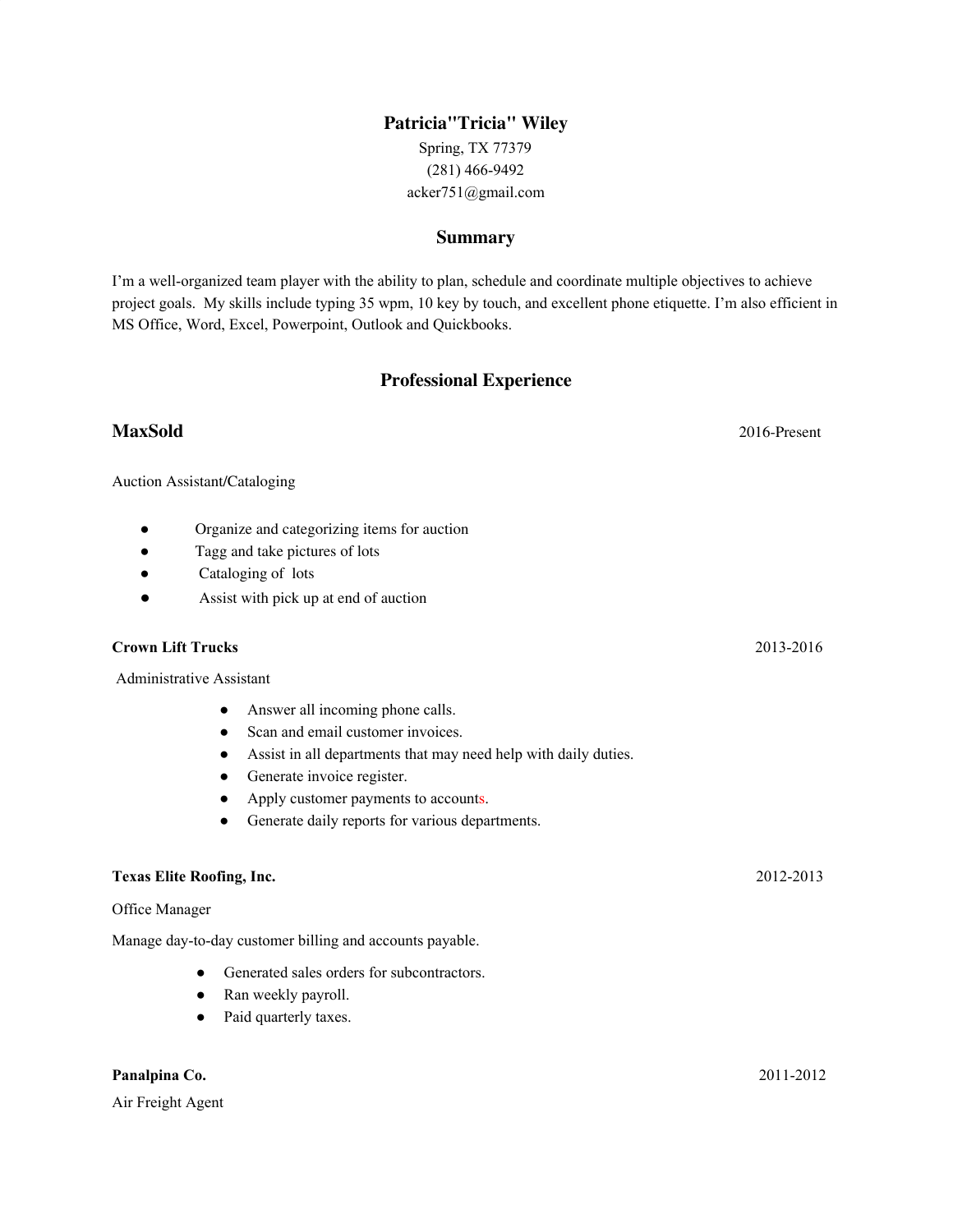Managed day-to-day flight bookings, responsible for forwarding customers supplies globally.

- Verified commercial invoices to freight.
- Arranged freight picked up.
- Processed wide array of documents as required.
- Produced airway billing documents and master airway billing.
- Responded to customer's daily emails for flight rates.
- Sent out timely pre-alerts to customers advising them of flight details.
- Submitted custom invoices to appropriate destinations.

#### **Control Flow, Inc.** 2008-2010

Quality Assurance Specialist

- Maintained and enhanced the quality of finished manufactured product.
- Implemented the quality standards set by the company and by-laws.
- Reduced manufacturing errors per unit.
- Worked under the guidance of the engineers.
- Filed daily reports and reported any flaws found in finished products.
- Rectified errors in a speedy manner and reported them to the appropriate individuals.
- Conducted daily product checks before and after beginning work.
- Coordinated with cross functional departments with a role to play in manufacturing and selling.
- Diligently followed procedures completely which ensured the quality of the product.

### **Radiology Business Management** 2006-2008

Medical Billing Processor/Collections

I generated revenue by making payment arrangement, collections, and monitoring daily data input.

- Collected delinquent accounts by establishing payment arrangements with patients; monitored payments; followed up with patients when payment lapses occurred.
- Utilized collection agencies and small claims court to collect accounts by evaluating and selecting collection agencies, determining appropriateness of pursuing legal remedies, and testifying for the hospital in court cases.
- Secured obstetrical payments by interviewing and obtaining information from pre-delivery patients, establishing payments due prior to delivery, and sending monthly statements.
- Maintained work operations by following policies and procedures and reporting compliance issues.
- Maintained quality results by following standards.
- Protected hospital's value by keeping collection information confidential.

# **Complete Health and Rehab** 2002-2006

# Medical Billing Processor/Collections

Checked all patient registration prior to appointment and prepared and entered daily encounter forms. Called PCP for referrals or approvals. Posted patient's copay and coinsurance. Followed up on all denied claims.

- **•** Improved cash flow by recovering uncollectible accounts
- Increased accuracy of patient files by designing and implementing new patient update sheet.
- **•** Exceeded daily quotas and minimized overhead expenses with effective scheduling and management of part-time employees.